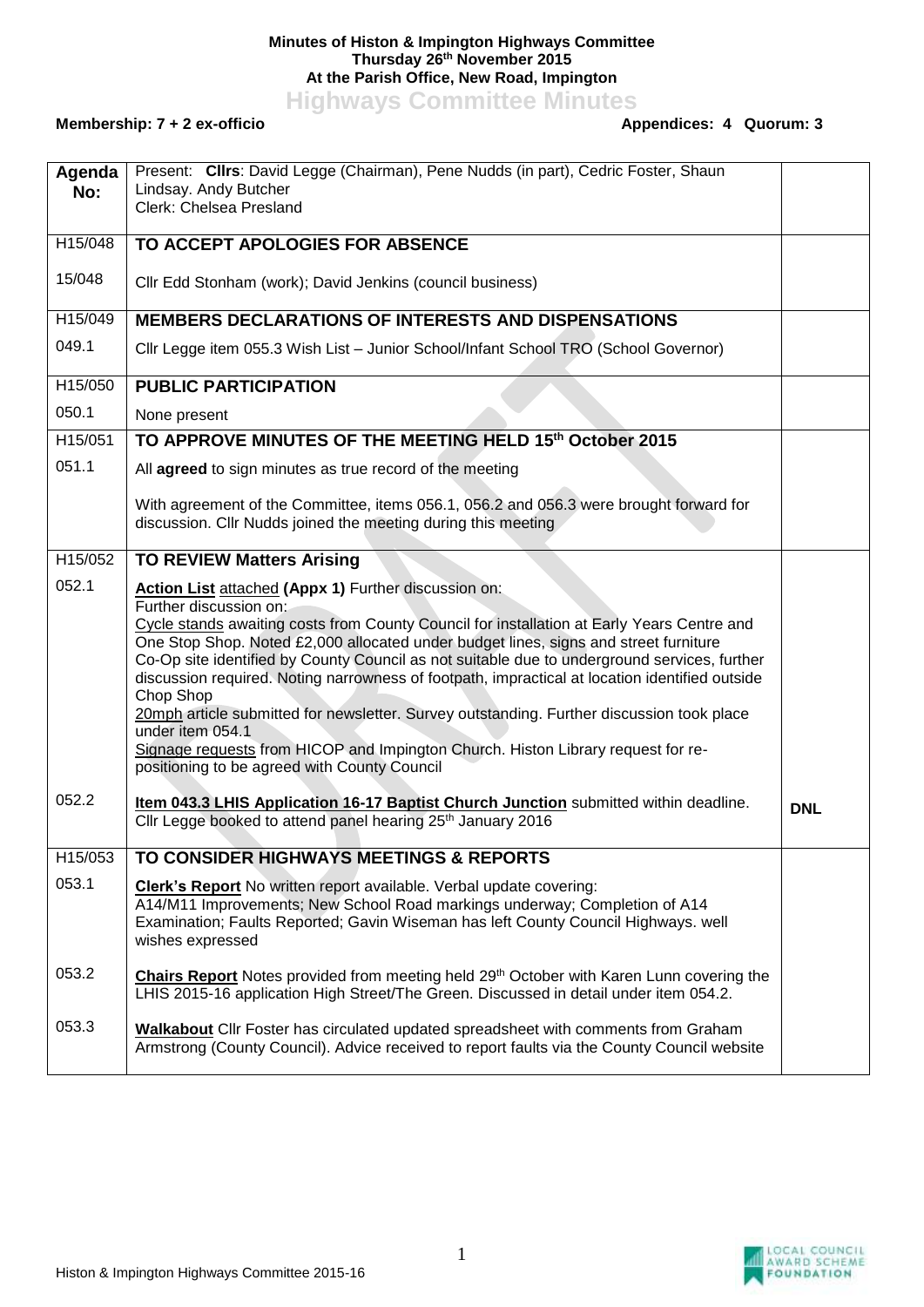| H15/054                   | <b>Update of Active Scheme</b>                                                                                                                                                                                                                                                                                                                                                                                                                                                                                                                                                                                                                                                                                                                                                                                                                                                                                                                                                                                                                                                                                                                                                                                                                                                                                                                                                                                                                                                                                                                                                                                                                                                                                                   |                              |
|---------------------------|----------------------------------------------------------------------------------------------------------------------------------------------------------------------------------------------------------------------------------------------------------------------------------------------------------------------------------------------------------------------------------------------------------------------------------------------------------------------------------------------------------------------------------------------------------------------------------------------------------------------------------------------------------------------------------------------------------------------------------------------------------------------------------------------------------------------------------------------------------------------------------------------------------------------------------------------------------------------------------------------------------------------------------------------------------------------------------------------------------------------------------------------------------------------------------------------------------------------------------------------------------------------------------------------------------------------------------------------------------------------------------------------------------------------------------------------------------------------------------------------------------------------------------------------------------------------------------------------------------------------------------------------------------------------------------------------------------------------------------|------------------------------|
| 054.1                     | 20mph Village Scheme<br>Paper provided to all with representations received to date (Appx 2)<br>9 representations received to date via the dedicated email 20mph@hisimp.net. Need<br>expressed and supported for village wide consultation. Simple leaflet to be sent to every<br>household via the March edition of Hisimp News. Collection points for responses to be wide<br>spread covering schools, library and pubs. Committee Clerk and Cllr Legge to work on<br>leaflet/cut out for newsletter<br>Agreed to defer confirmation of Working Party and membership following results of<br>consultation in Spring 2016                                                                                                                                                                                                                                                                                                                                                                                                                                                                                                                                                                                                                                                                                                                                                                                                                                                                                                                                                                                                                                                                                                       | Comm<br>Clerk/<br><b>DNL</b> |
| 054.2                     | <b>MHIS Application 2015-16 High Street/The Green</b> to confirm elements of projects being<br>undertaken<br>Application submitted September 2014 consisted of 9 smaller projects around The<br>Green/High Street covering:<br>- Improvements to Junior School approach<br>- Tightening of splay onto The Green<br>- Kerbing outside Building Society<br>- Swapping parking space and bus stop outside Barley Mow<br>- Home Close pavement widening<br>- Road narrowing Church Street<br>- Marking of Winders Lane bus stop<br>- Warning Triangle on road The Green<br>- Cyclist on road sign Station Road<br>Cllr Legge met Karen Lunn 29th October to discuss all elements. Following advice and<br>costings from County Council agreed to proceed with:<br>- Kerbing improvements outside Cambridge Building Society (High Street) in region of<br>£6,000<br>- Changing layout to bus stop and parking bay outside Barley Mow (High Street) in region of<br>£4,000 noting re-location of RTI information<br>- Mobility crossing Home Close (dropped kerb/tactile) costs to be confirmed, thought to be in<br>the region of £1,000 - £1,500<br>- Winders Lane bus stop marking £300<br>Noting funding allocation of £20,000 (up to £10,000 contribution from Parish Council)<br>costings for tightening of mouth of The Green to be explored for possible inclusion                                                                                                                                                                                                                                                                                                                                                            |                              |
| H15/055<br>055.1<br>055.2 | <b>OTHER CORRESPONDENCE &amp; HIGHWAYS MATTERS</b><br><b>Residents Matters</b><br>Request for RTI sign Cambridge Road, Impington (opposite Station Stores). Noting possible<br>development of former Bishops Site, request passed onto Public Realm Station Project<br>group to discuss options<br>Changes to Citi 8 Stagecoach Service. Cllr Legge attended meeting with Andy Campbell<br>(Stagecoach), Cottenham Clerk and Cty Cllr Jenkins. Website article to be updated as when<br>information is received to keep residents informed<br>Traffic Lights - The Green/Bridge Road/Impington Lane. Identified on Wish List<br><b>Request for Double Yellow Lines:</b><br>Narrow Lane - repeated damage to boundary wall from vehicles manoeuvring due to on-<br>street parking and visibility difficulties. Street view reviewed. Noting character of this part of<br>Narrow Lane is on street parking for residents, double yellow lines thought to not be an<br>option. Area highlighted as in issue for consideration as part of wider village scheme<br>Home Close - 2 sites requested for consideration. Cllr Foster to visit sites for I bar<br>consideration to feed back to committee. Noting such applications are resident funded<br>following support from Parish Council<br>To Agree whether to progress with formal application to officially name what is locally known<br>as Gatehouse Road. Historic information received from Cty Cllr Mason. Road historically<br>known as Meadow Road, locally as Gatehouse Road (as documented on Land Registry) on<br>maps/google/satellite navigation New Road. Following discussion, agreed not to proceed<br>with application, noting no residential addresses on road | <b>DNL</b>                   |

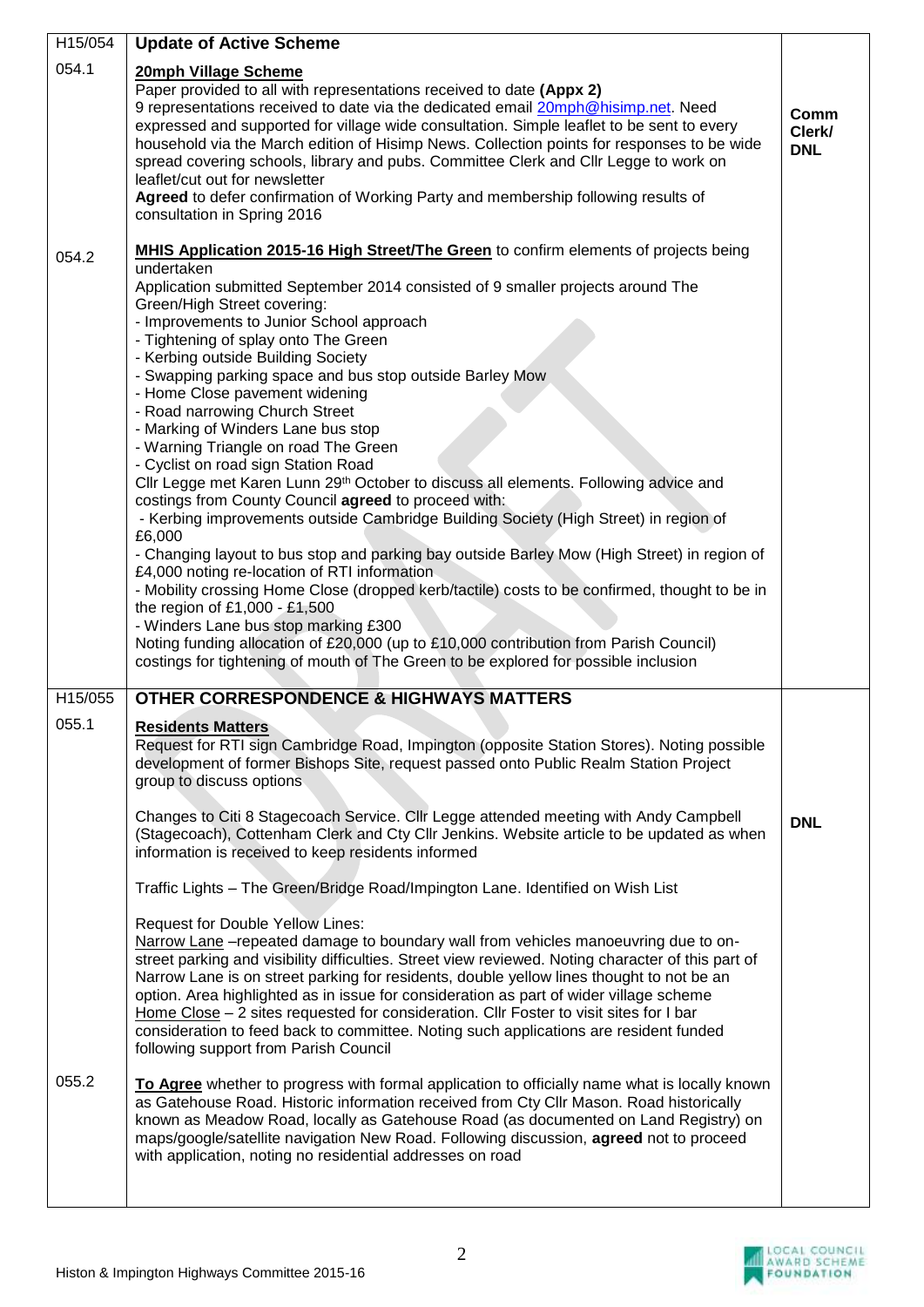| 055.3   | <b>Review of 'Wish list'</b> prioritise projects for future Minor Highways Improvements Bids or<br>other funding opportunity<br>Item was brought forward to start of meeting and was discussed in conjunction with items<br>H15/056<br>Items to be prioritised and costed for presentation at next meeting.<br>Projects for inclusion:<br>Burgoynes Road- parking restrictions<br>Real Time Information signs                                                                                                                                                      |              |                |                                                                   |  |  |  |
|---------|--------------------------------------------------------------------------------------------------------------------------------------------------------------------------------------------------------------------------------------------------------------------------------------------------------------------------------------------------------------------------------------------------------------------------------------------------------------------------------------------------------------------------------------------------------------------|--------------|----------------|-------------------------------------------------------------------|--|--|--|
|         | Agreed to add to 2 year plan:<br>20mph zones/consultation<br>Review of traffic calming Station Road/Cambridge Road<br>StAC Phase 2 – widening of footpath and tactile crossing                                                                                                                                                                                                                                                                                                                                                                                     |              |                |                                                                   |  |  |  |
|         | Triangle piece of land Cambridge Road near The Coppice. Cllr Nudds shared ideas for a<br>community space by reducing the road width. Agreed Cllr Nudds to draft sketch for possible<br>inclusion in 2 year plan following review at next meeting                                                                                                                                                                                                                                                                                                                   |              |                |                                                                   |  |  |  |
| 055.4   | <b>Police matters - To up-date opportunity to purchase PCSO hours. Items discussed in</b><br>length at November Full Council. Agreed to review success of scheme in first year                                                                                                                                                                                                                                                                                                                                                                                     |              |                |                                                                   |  |  |  |
| H15/056 | <b>DELIVERY OF HIGHWAYS PROJECTS</b>                                                                                                                                                                                                                                                                                                                                                                                                                                                                                                                               |              |                |                                                                   |  |  |  |
| 056.1   | To initiate preparation of Year 2 Plan for 2016 / 17<br>Draft plan provided to all (Appx 3). Following review of wish list, projects identified and<br>added. Committee Clerk to update and circulate. Projects identified to be costed. Overall aim<br>was to make the villages a safer environment for all                                                                                                                                                                                                                                                       |              |                |                                                                   |  |  |  |
| 056.2   | Budget Request 2015-16 and 3 Year Plan for recommendation to Finance Committee 14th<br>December. Draft provided to all for discussion.<br>Budget 2016-17 Agreed<br>Local Highways - £10,000 (including for LHIS application 16-17 Baptist Church junction<br>improvements)<br>Bus Shelter Renewal - £2,500<br>High Street Car Park Maintenance - £750<br>Street Lights - £1,710<br>Highways Improvements - £5,000 (including 20mph)<br>Lines, signs, Street Furniture and TROs - £2,000<br>Specified Reserves Drainage - £9,000<br>Total Request 2016-17 = £30,960 |              |                |                                                                   |  |  |  |
|         | Agreed to forecast:                                                                                                                                                                                                                                                                                                                                                                                                                                                                                                                                                |              |                |                                                                   |  |  |  |
|         | Heading                                                                                                                                                                                                                                                                                                                                                                                                                                                                                                                                                            | Budget 17-18 | Budget 18 - 19 | Narrative                                                         |  |  |  |
|         | <b>Street Lights</b>                                                                                                                                                                                                                                                                                                                                                                                                                                                                                                                                               | $1,710*$     | £1,710*        | Subject to inflation<br>and County<br>increases                   |  |  |  |
|         | Local Improvement<br>Projects                                                                                                                                                                                                                                                                                                                                                                                                                                                                                                                                      | £10,000      | £10,000        | Local Highways<br>Projects                                        |  |  |  |
|         | <b>Bus Shelter</b><br>Renewal                                                                                                                                                                                                                                                                                                                                                                                                                                                                                                                                      | £2,500       | £2,500         | 1 a year in priority of<br>condition                              |  |  |  |
|         | <b>High Street Car</b><br>Park Maintenance                                                                                                                                                                                                                                                                                                                                                                                                                                                                                                                         | £300         | £300           | General<br>Maintenance                                            |  |  |  |
|         | Highways<br>Improvements such<br>as 20mph                                                                                                                                                                                                                                                                                                                                                                                                                                                                                                                          | £10,000      | £10,000        | To covers scheme<br>coming up from<br>Neighbourhood Plan          |  |  |  |
|         | Lines, Signs, Street<br><b>Furniture and TROs</b>                                                                                                                                                                                                                                                                                                                                                                                                                                                                                                                  | £2,000       | £2,000         | Refreshing of white<br>lines, Traffic<br><b>Regulation Orders</b> |  |  |  |
|         | Drainage (Specified<br>Reserves                                                                                                                                                                                                                                                                                                                                                                                                                                                                                                                                    | £1,500       | £1,500         | <b>Brook</b><br>Improvements<br>sinking fund                      |  |  |  |
|         |                                                                                                                                                                                                                                                                                                                                                                                                                                                                                                                                                                    |              |                |                                                                   |  |  |  |